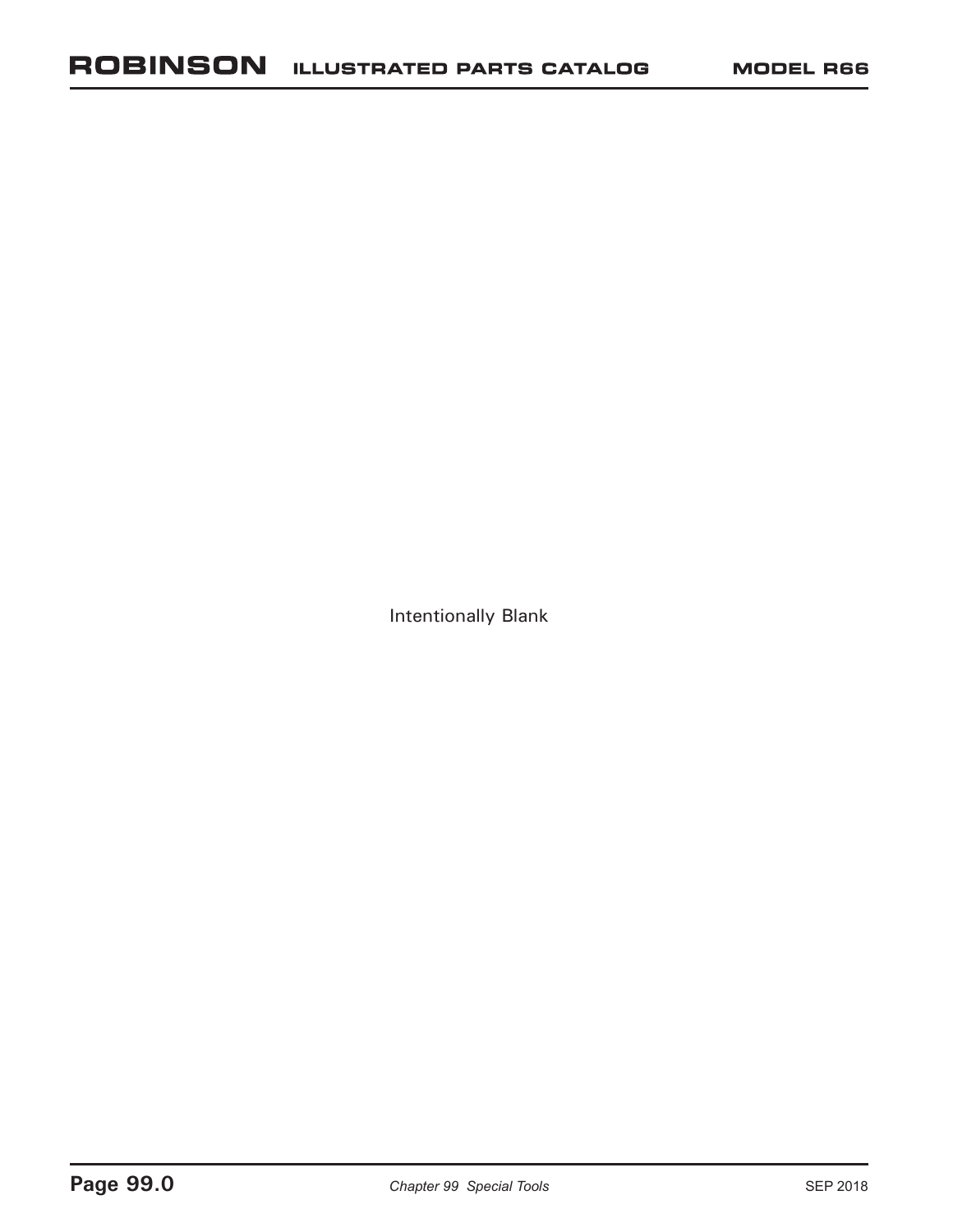#### **MODEL R66**

| FIGURE<br>AND<br>INDEX<br>NUMBER                                          | PART NUMBER                              | DESCRIPTION                                                                                                                                                                       | PARTS<br>AVAIL | QTY<br>PER<br>ASSY |   |
|---------------------------------------------------------------------------|------------------------------------------|-----------------------------------------------------------------------------------------------------------------------------------------------------------------------------------|----------------|--------------------|---|
|                                                                           |                                          | FIELD KITS                                                                                                                                                                        |                |                    |   |
| $99 - 1 - 1$<br>$\sqrt{2}$<br>$\ensuremath{\mathsf{3}}$<br>$\overline{4}$ | KI-6601*<br>R8480*<br>KI-6603*<br>R7983* | R66-series Minimum Spare Parts Kit<br>2000-Hour Maintenance and Inspection Kit<br>R66 Interior Furnishings Installation Field Kit<br>R66 C017-5 Swashplate Installation Field Kit |                |                    |   |
|                                                                           |                                          |                                                                                                                                                                                   |                |                    |   |
|                                                                           |                                          |                                                                                                                                                                                   |                |                    |   |
|                                                                           |                                          |                                                                                                                                                                                   |                |                    |   |
|                                                                           |                                          |                                                                                                                                                                                   |                |                    |   |
|                                                                           |                                          |                                                                                                                                                                                   |                |                    |   |
|                                                                           |                                          |                                                                                                                                                                                   |                |                    |   |
| <b>NOTES</b>                                                              |                                          |                                                                                                                                                                                   |                |                    | I |
| * See www.robinsonheli.com for the latest kit contents.                   |                                          |                                                                                                                                                                                   |                |                    |   |

I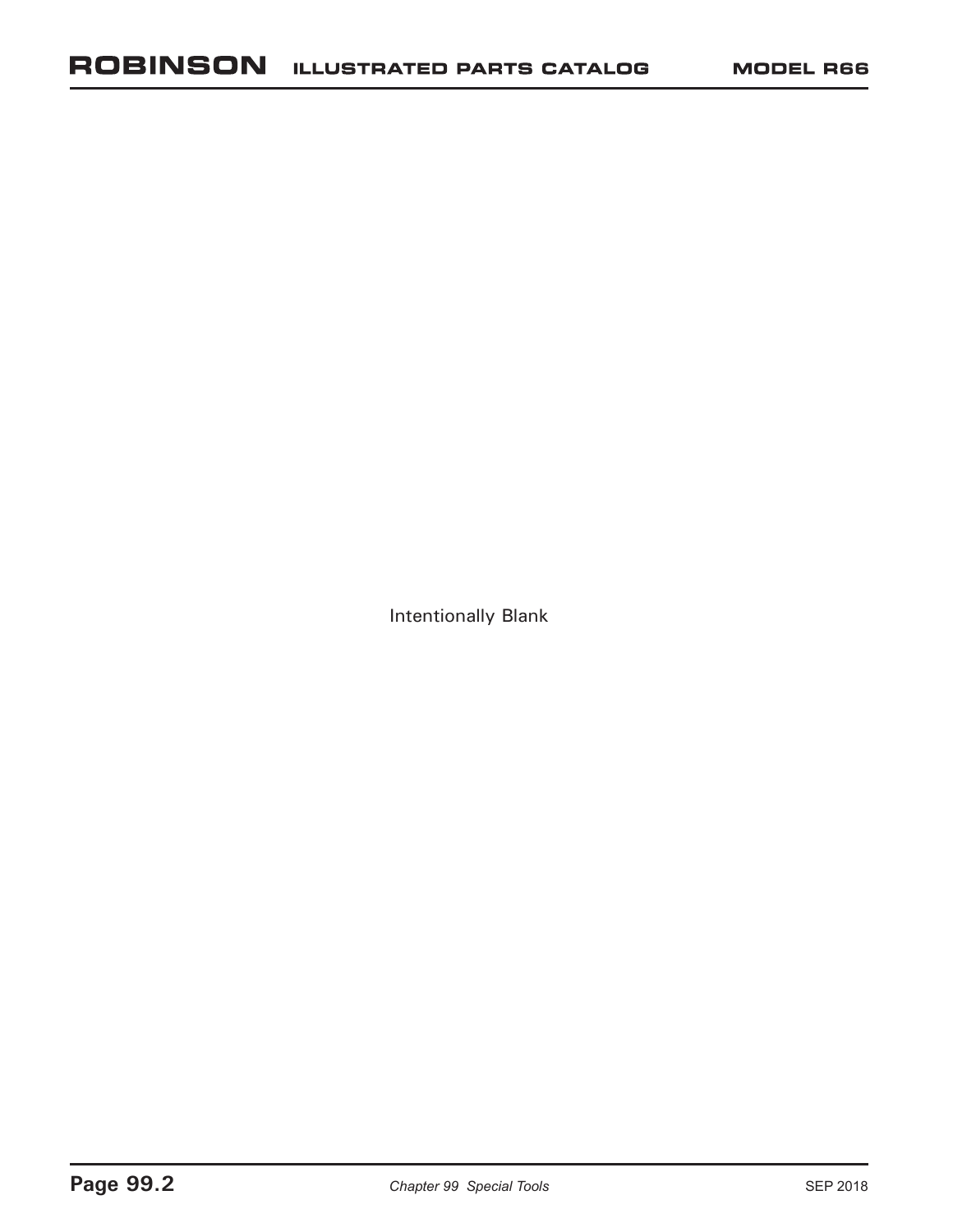| FIGURE<br>AND<br>INDEX<br>NUMBER | PART NUMBER | DESCRIPTION                                          | PARTS<br>AVAIL | QTY<br>PER<br>ASSY |  |  |
|----------------------------------|-------------|------------------------------------------------------|----------------|--------------------|--|--|
|                                  |             | R66 TECHNICAL PUBLICATIONS                           |                |                    |  |  |
| $99 - 3 - 1$                     | R8345       | R66 Maintenance Manual (Inclitems 2 thru 4)          | X              | 1                  |  |  |
| $\overline{2}$                   | R8346       |                                                      | X              | 1                  |  |  |
| 3                                | R8348       |                                                      | X              | 1                  |  |  |
| $\overline{4}$                   | R8347       |                                                      | O              | 1                  |  |  |
| 5                                | R8349       | R66 Illustrated Parts Catalog (Inclitems 6 thru 8)   | X              | 1                  |  |  |
| 6                                | R8350       |                                                      | X              | 1                  |  |  |
| $\overline{7}$                   | R8352       |                                                      | $\sf X$        | 1                  |  |  |
| 8                                | R8351       |                                                      | O              | 1                  |  |  |
| 9                                | R8656       |                                                      | X              | 1                  |  |  |
| 10                               | R8650       |                                                      | X              | 1                  |  |  |
| 11                               | R8478       | Maintenance Record - Insert (Incl item 12)           | X              | 1                  |  |  |
| 12                               | R8479       | Maintenance Record - Component Cards (pack of 20)    | X              | 1                  |  |  |
| 13                               | R8344       | R66 Pilots Operating Handbook (Inclitems 14 thru 16) | X              | 1                  |  |  |
| 14                               | R8342       | R66 Pilots Operating Handbook - Binder               | X              | 1                  |  |  |
| 15                               | R7226       | R66 Pilots Operating Handbook - Tabs                 | X              | 1                  |  |  |
| 16                               | R8343       | R66 Pilots Operating Handbook - Insert               | $\Omega$       | 1                  |  |  |
|                                  |             |                                                      |                |                    |  |  |
| <b>NOTES</b>                     |             |                                                      |                |                    |  |  |
|                                  |             |                                                      |                |                    |  |  |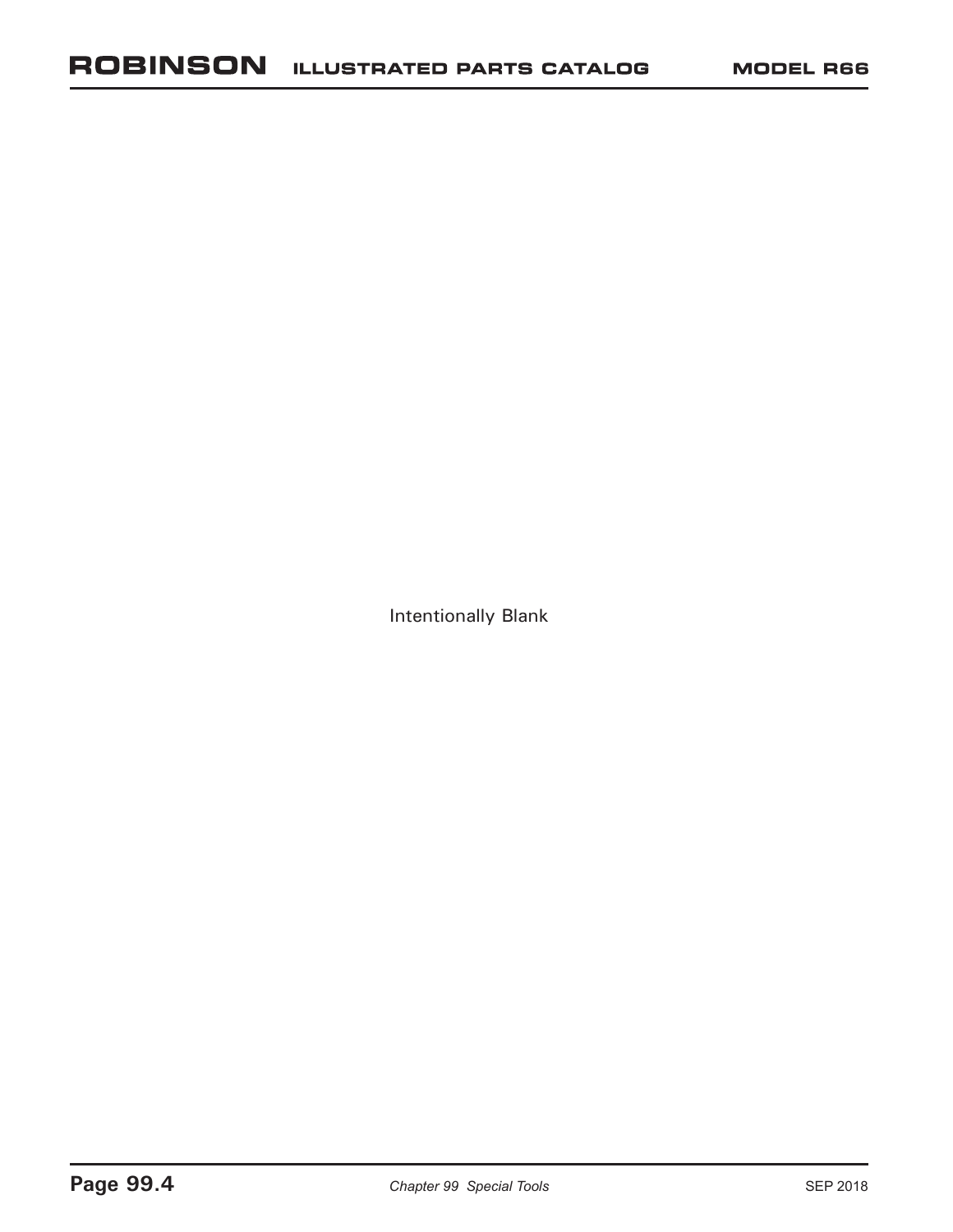| $\tt FIGURE$<br>$\mathsf{AND}$<br>INDEX<br>NUMBER | PART NUMBER | DESCRIPTION                                             | PARTS<br>AVAIL | $\ensuremath{\mathsf{QTY}}$<br>$\ensuremath{\mathsf{PER}}$<br>ASSY |  |
|---------------------------------------------------|-------------|---------------------------------------------------------|----------------|--------------------------------------------------------------------|--|
|                                                   |             | SPECIAL TOOLS                                           |                |                                                                    |  |
|                                                   |             | Special tools have been moved to the R66 MM Chapter 99. |                |                                                                    |  |
|                                                   |             |                                                         |                |                                                                    |  |
|                                                   |             |                                                         |                |                                                                    |  |
|                                                   |             |                                                         |                |                                                                    |  |
|                                                   |             |                                                         |                |                                                                    |  |
|                                                   |             |                                                         |                |                                                                    |  |
|                                                   |             |                                                         |                |                                                                    |  |
|                                                   |             |                                                         |                |                                                                    |  |
|                                                   |             |                                                         |                |                                                                    |  |
|                                                   |             |                                                         |                |                                                                    |  |
|                                                   |             |                                                         |                |                                                                    |  |
|                                                   |             |                                                         |                |                                                                    |  |
|                                                   |             |                                                         |                |                                                                    |  |
|                                                   |             |                                                         |                |                                                                    |  |
|                                                   |             |                                                         |                |                                                                    |  |
|                                                   |             |                                                         |                |                                                                    |  |
| <b>NOTES</b>                                      |             |                                                         |                |                                                                    |  |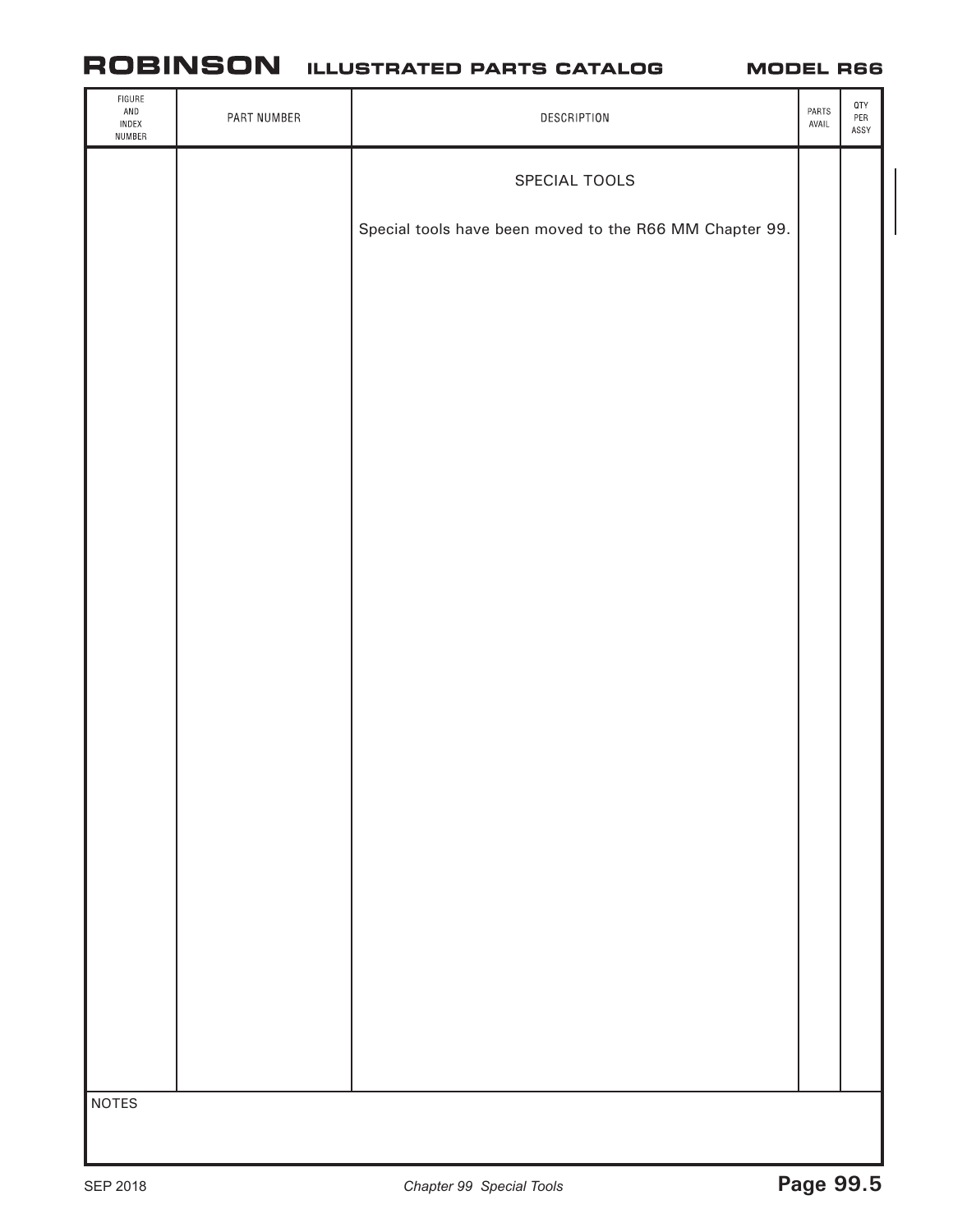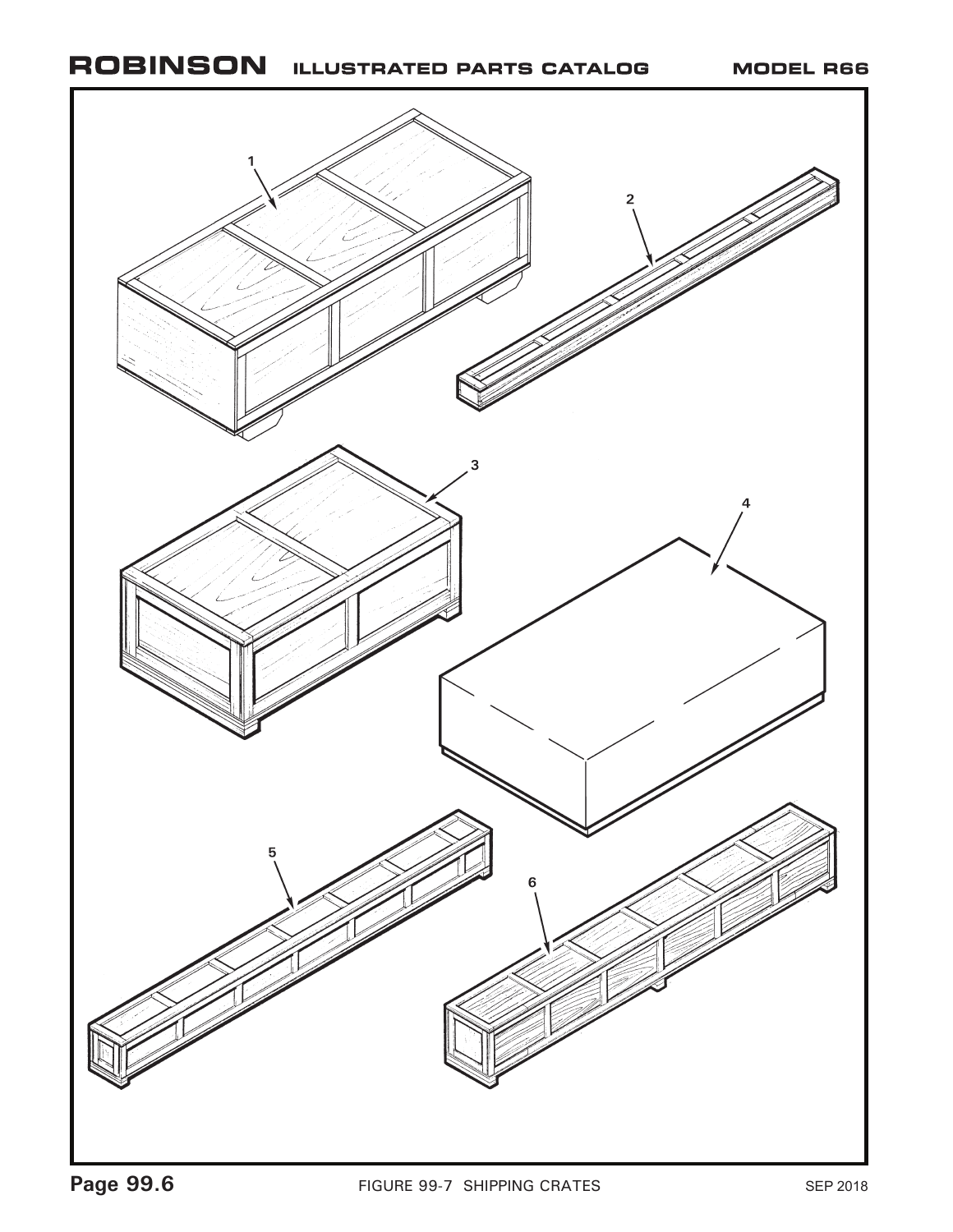| FIGURE<br>AND<br>INDEX<br>NUMBER                   | PART NUMBER                                        | DESCRIPTION                                                                                                                                                                                                                                                                                                                          | PARTS<br>AVAIL             | QTY<br>PER<br>ASSY         |  |
|----------------------------------------------------|----------------------------------------------------|--------------------------------------------------------------------------------------------------------------------------------------------------------------------------------------------------------------------------------------------------------------------------------------------------------------------------------------|----------------------------|----------------------------|--|
|                                                    |                                                    | <b>SHIPPING CRATES*</b>                                                                                                                                                                                                                                                                                                              |                            |                            |  |
| $99 - 7 - 1$<br>$\overline{2}$<br>3<br>4<br>5<br>6 | R7982<br>R5385<br>R5386<br>R5170<br>R5352<br>R5388 | Main Rotor Gearbox Crate (68 in. x 80 in. x 180 in.)<br>Push-Pull Tube/Tail Rotor Drive Shaft Crate<br>Cabin Door Crate (23 in. x 34 in. x 60 in.; holds [1]<br>Windshield Box (71 in. x 41 in. x 25 in.; cardboard. Holds up<br>Main Rotor Blade Crate (21 in. x 17 in. x 206.50 in.)<br>Tailcone Crate (27 in. x 24 in. x 192 in.) | X<br>X<br>X<br>X<br>X<br>X | 1<br>1<br>1<br>1<br>1<br>1 |  |
| <b>NOTES</b>                                       |                                                    | * Dimensions are approximate and expressed in inches.<br>Dimensions given describe height, width, and length.                                                                                                                                                                                                                        |                            |                            |  |
|                                                    |                                                    |                                                                                                                                                                                                                                                                                                                                      |                            |                            |  |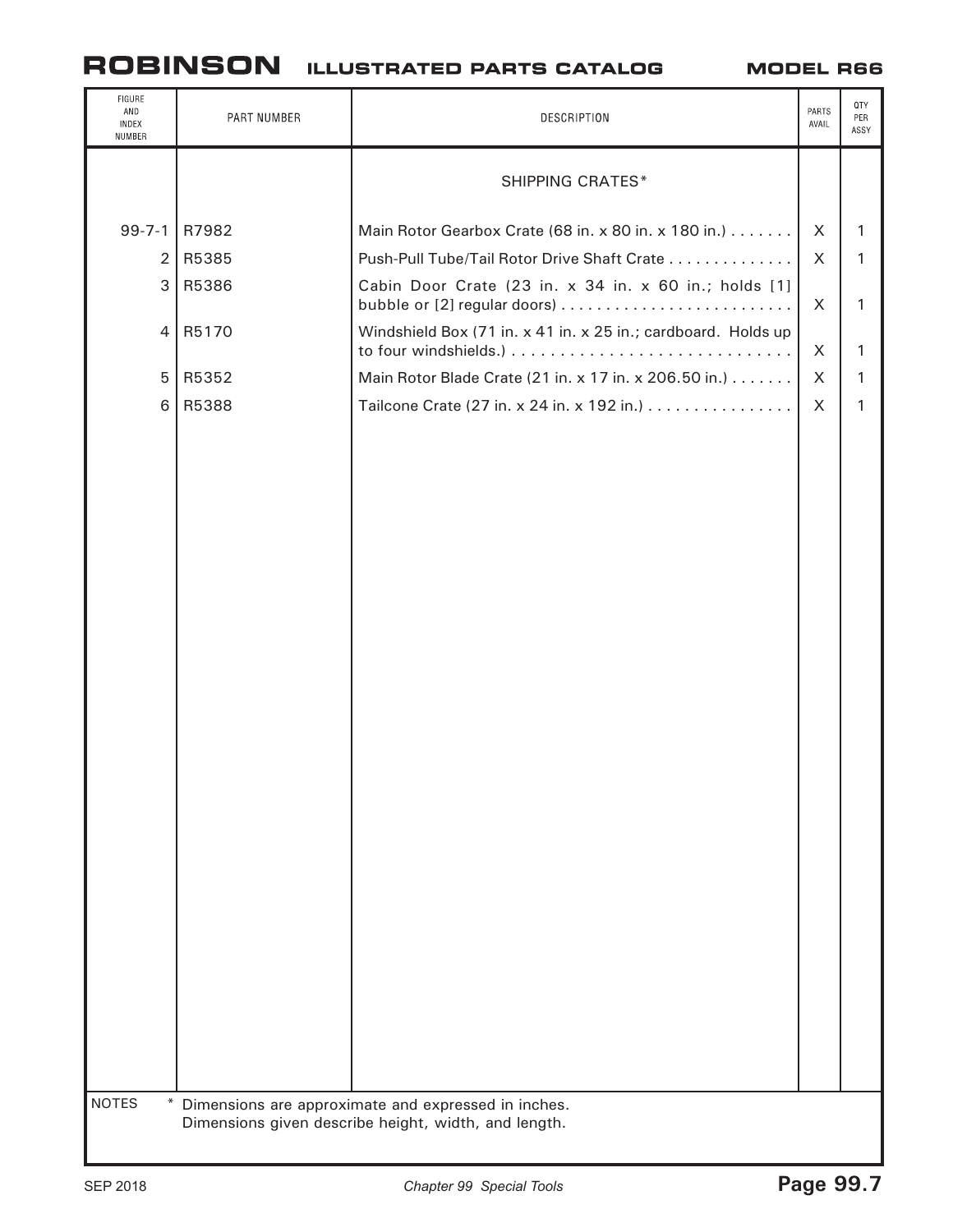